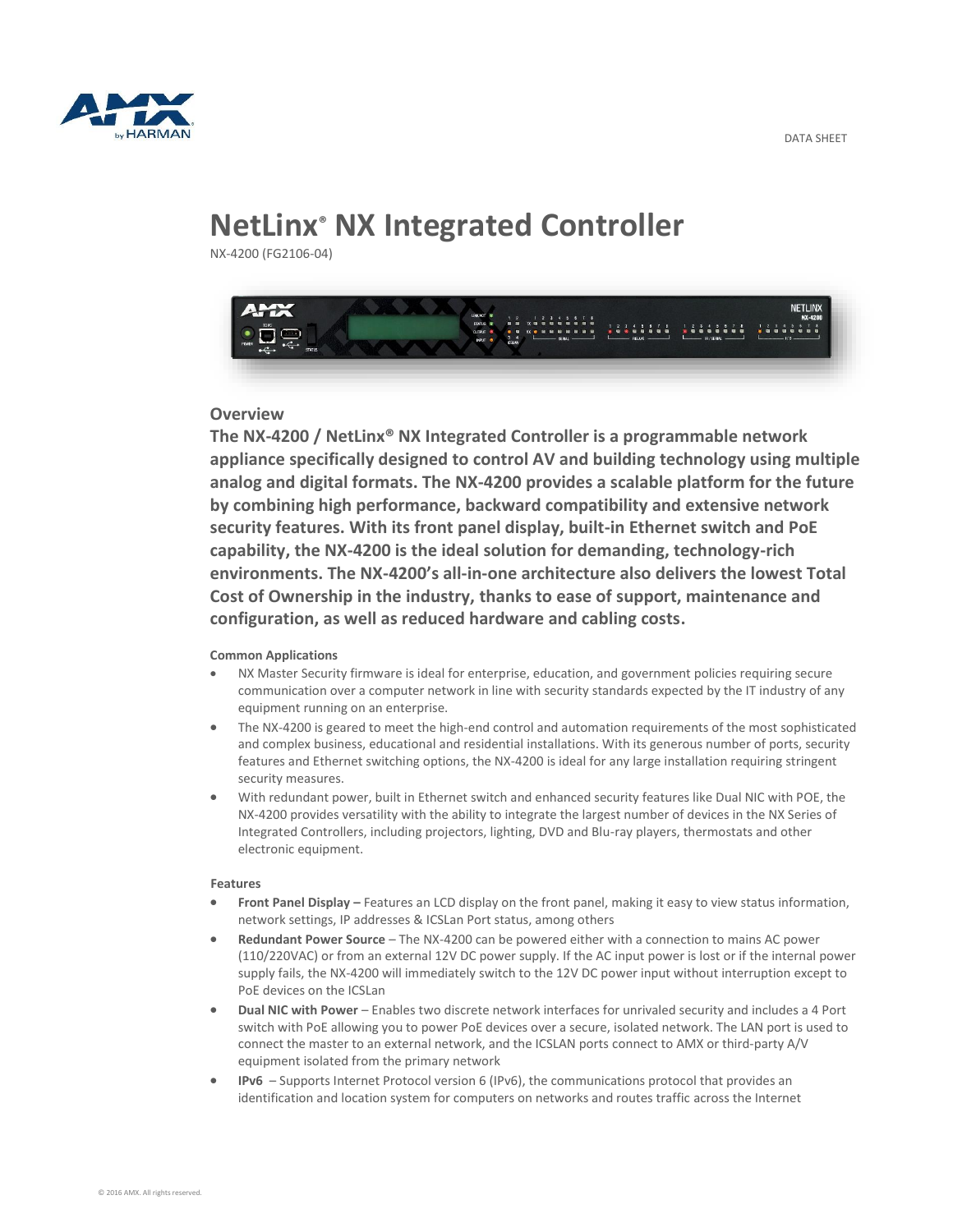- **IEEE 802.1X** Supports IEEE Standard for Port-based Network Access Control with the ability to grant or deny network access to devices wishing to attach to a LAN based on credentials tied to the device rather than to a user
- **X.509 Certificate Services** NX supports customer-provided certificates for access to protected networks.
- **Full LDAP Integration** Supports multiple user-defined login groups for accessing the master, as well as provides an AMX programmer the capability to require network login to access certain areas of the touch panel
- **High Performance Architecture, Flexible Programming Platform (RPM, NetLinx and Java)** Easily scalable to support a wide range of applications for today and tomorrow
- **Full Line Compatible (Backwards and Cross-Compatibility) –** Standardized port numbers and new configuration import/export tools mean fewer coding changes
- **TLS / SSH Client** Provides NetLinx programmers the ability to manage secure port TLS and SSH communications with a remote device or server
- **Cryptographic Support** In accordance with FIPS 140-2, a U.S. government computer security standard used to accredit cryptographic modules for the protection of sensitive or valuable data
- **Network Syslog –** The Central Controller generates an audit record of events using syslog, a standard for message logging
- **Enhanced Diagnostics On Serial and IR Ports** Provides real time error feedback when Serial and IR ports are disconnected or improperly wired
- **File Import / Export From USB Drive** Backup and restore configuration data, program files, and update firmware from a standard USB flash drive

### **Additional Features**

- **Ultra-Fast 1600 MIPS processor**
- **1 GB Onboard RAM**
- **1 M Non-Volatile Memory**
- **8 GB SDHC FLASH Memory**
- **1 RU Rack Space**
- **2 AXLink Interfaces**
- **1 10/100 LAN Interface**
- **4 10/100 ISCLan interfaces with PoE**
- **4 PoE Interfaces**
- **8 Digital I/O Ports**
- **2 RS-232/422/485 Ports**
- **6 RS-232-Only Ports**
- **8 IR/Serial Output Ports**
- **8 Relay Ports**

#### **Specifications**

| <b>GENERAL</b>               |                                                      |
|------------------------------|------------------------------------------------------|
|                              |                                                      |
| Enclosure                    | Metal with black matte finish                        |
| Dimensions (HWD)             | 1 4/5" x 17" x 9 1/8" (45.15 mm x 431.80 mm x 231.64 |
|                              | mm)                                                  |
| Weight                       | 7.6 lb. (3.447 Kg)                                   |
| <b>Regulatory Compliance</b> | FCC CFR Title 47 Part 15                             |
|                              | <b>CE EN 55022</b>                                   |
|                              | <b>CE EN 55024</b>                                   |
|                              | CE EN 60950-1                                        |
|                              | IEC 60950-1                                          |
|                              | UL 60950-1                                           |
|                              | C-Tick CISPR 22                                      |
|                              | IC CISPR 22                                          |
|                              | <b>VCCI CISPR 22</b>                                 |
|                              | RoHS                                                 |
|                              | WEEE                                                 |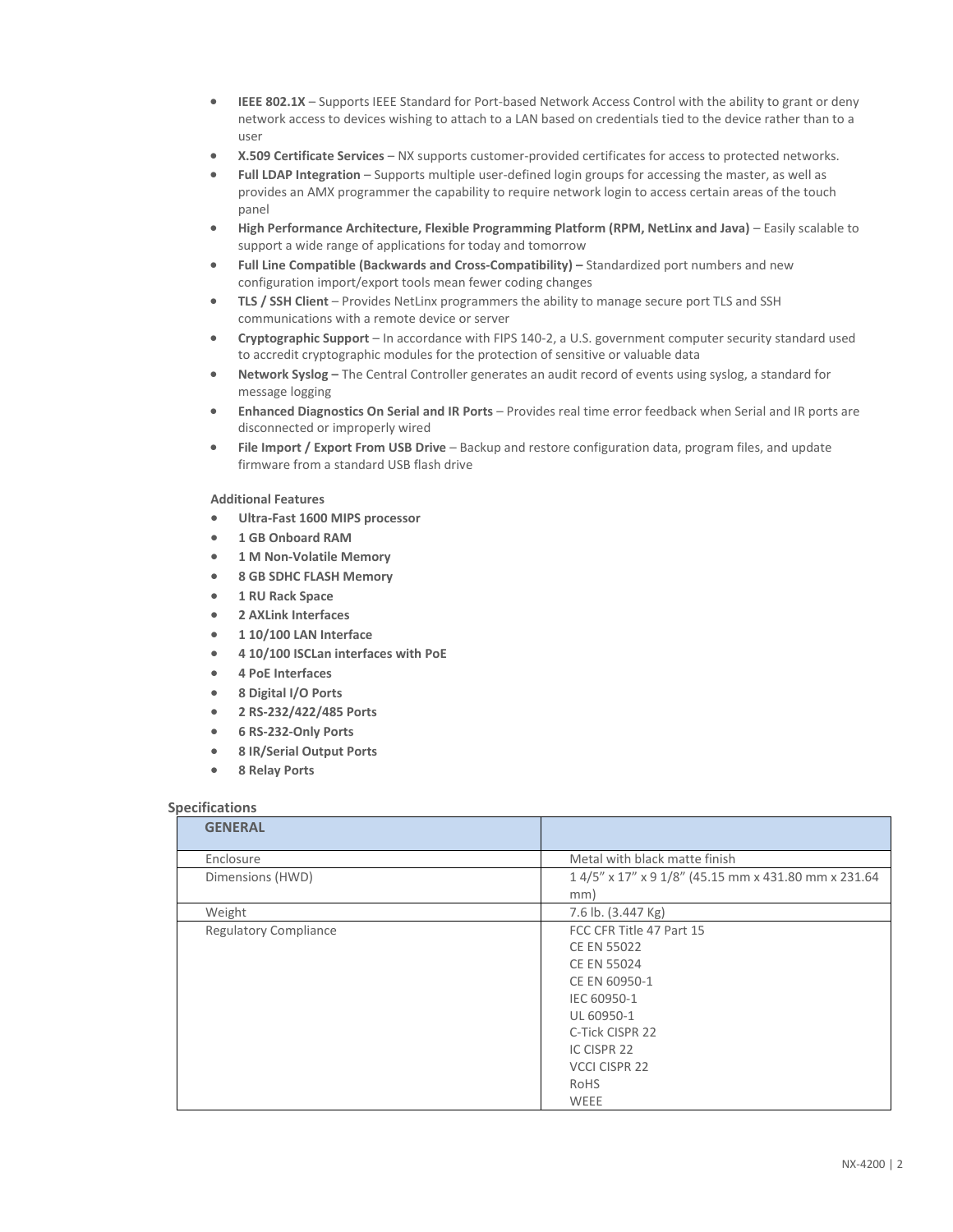| <b>Included Accessories</b> | • 2-pin 3.5 mm mini-Phoenix (female) PWR connector<br>$(41-0002-SA)$<br>· 4-pin 3.5 mm mini-Phoenix (female) AxLink<br>connector (41-5047)<br>• (2) 10-pin 3.5mm mini-Phoenix female RS-<br>232/422/485 connectors (41-5107)<br>• (6) 5-pin 3.5mm mini-Phoenix female RS-232<br>connectors (41-0336)<br>• (2) 6-pin 3.5 mm mini-Phoenix female I/O connectors<br>$(41 - 5063)$<br>• (2) 8-pin 3.5 mm mini-Phoenix female Relay<br>connectors (41-5083)<br>• (2) CC-NIRC IR Emitters<br>• Removable rack ears                                                                                                                                                                                                                                                                                                             |
|-----------------------------|--------------------------------------------------------------------------------------------------------------------------------------------------------------------------------------------------------------------------------------------------------------------------------------------------------------------------------------------------------------------------------------------------------------------------------------------------------------------------------------------------------------------------------------------------------------------------------------------------------------------------------------------------------------------------------------------------------------------------------------------------------------------------------------------------------------------------|
| <b>Optional Accessories</b> | · PSN6.5, 6.5 A Power Supply (FG423-41)<br>· PSR5.4, 12 VDC, 5.4 A Power Supply with 3.5 mm<br>Phoenix Connector with Retention Screws (FG423-48)<br>· PSN4.4, Power Supply, 4.5 A, 3.5 mm Phoenix, 13.5<br>VDC (Discontinued) (FG423-45)<br>• CC-USB-NI, USB Programming Cable (FG10-2105)<br>• CC-NIRC, IR Cables (FG10-000-11)<br>• CBL-ETH-FL2, Cat6 Ethernet Cable (FG10-2194-<br>16)<br>• CBL-ETH-FL, Ethernet Cat5e Flat Cable (FG10-2182-<br>16)<br>• EXB-IRS4, ICSLan IR/S Interface, 4 IR/S and 4 Inputs<br>(FG2100-23)<br>· EXB-COM2, ICSLan Serial Interface, 2 Ports (FG2100-<br>22)<br>· EXB-REL8, ICSLan Relay Interface, 8 Channels<br>(FG2100-20)<br>· EXB-I/O8, ICSLan Input/Output Interface, 8 Channels<br>(FG2100-21)<br>· EXB-MP1, ICSLan Multi-Port, 1 COM, 1 IR/S, 2 I/O, 1<br>IR RX (FG2100-26) |

| <b>ACTIVE POWER REQUIREMENTS</b> |                                     |
|----------------------------------|-------------------------------------|
| Voltage, AC (Typical)            | 100-240 VAC 50/60 Hz                |
| Voltage, DC (Typical)            | 12 VDC                              |
| <b>DC Current Draw</b>           | 450 mA @ 12 VDC                     |
| Voltage DC Range                 | 9 - 18 VDC                          |
| Power Connector                  | <b>IEC Power Cord Connector</b>     |
|                                  | 100-240 VAC                         |
|                                  | 3.5mm Phoenix with retaining screws |

| <b>POWER CONSUMPTION</b> |       |
|--------------------------|-------|
| Active Power Consumption | 8.4 W |

| <b>PoE</b>           |                                                                           |
|----------------------|---------------------------------------------------------------------------|
| Output Voltage       | 55 VDC                                                                    |
| Maximum Output Power | Per port, 33 W<br>Total for all ports, 70 W                               |
| Note                 | Supports four IEEE 802.3af PoE devices simultaneously                     |
|                      | Supports a maximum of two IEEE 802.3at PoE plus<br>devices simultaneously |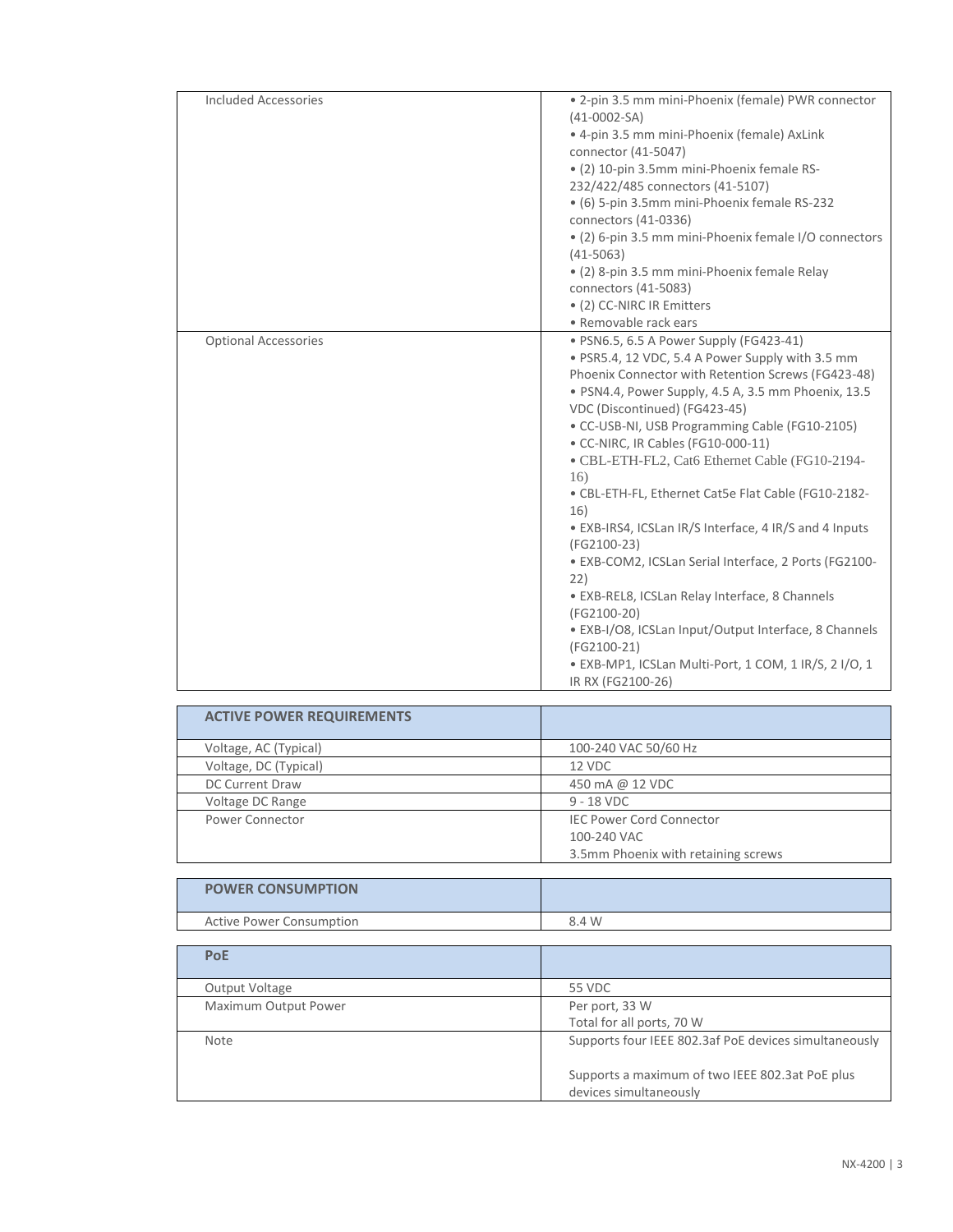| <b>ENVIRONMENTAL</b>       |                                  |
|----------------------------|----------------------------------|
| Temperature (Operating)    | 32° F to 122° F (0° C to 50° C)  |
| Temperature (Storage)      | 14° F to 140° F (-10° C to 60°C) |
| Humidity (Operating)       | 5% to 85% RH                     |
| Heat Dissipation (Typical) | 28.7 BTU/hr                      |

| <b>ONBOARD MASTER</b>    |                                                           |
|--------------------------|-----------------------------------------------------------|
| Processor                | 1600 MIPS                                                 |
| Program Port             | (1) USB Standard B                                        |
| Configuration Dip Switch | 4-position                                                |
| Status Indicator         | Status LED (green) blinks to indicate that the system is  |
|                          | programmed and communicating properly                     |
| Input Indicator          | Input LED (yellow) blinks to indicate that the Controller |
|                          | is receiving data                                         |
| Output Indicator         | Output LED (red) blinks to indicate that the Controller   |
|                          | is transmitting data                                      |
| <b>ID Pushbutton</b>     | Black ID pushbutton for setting IP mode and reverting     |
|                          | to default configuration and firmware                     |
| USB Host Port            | (2) USB Standard A, one on front and one on back, USB     |
|                          | Host port supports Solid State drive for upgrading        |
|                          | firmware, loading code files, copying configuration       |
|                          | data and remote storage                                   |
| Power Button             | Front panel power button turns off the Controller         |
|                          | when pushed and held for more than two seconds            |

| <b>MEMORY</b> |                                          |
|---------------|------------------------------------------|
| <b>NVRAM</b>  |                                          |
| Memory Card   | 8 GB SD                                  |
| <b>DDRAM</b>  | 1 GB                                     |
| Note          | Supports external USB Solid State Drives |

| <b>ETHERNET</b>    |                                                                                                                                                                       |
|--------------------|-----------------------------------------------------------------------------------------------------------------------------------------------------------------------|
| Connection         | (1) RJ-45                                                                                                                                                             |
| Description        | 10/100 Port RJ-45 connector provides TCP/IP<br>communication. Auto MDI/MDI-X enabled. Supports<br>IPv4 and IPv6 networks. Supports HTTP, HTTPS, Telnet,<br><b>FTP</b> |
| Link/Act Indicator | Link/Activity LED (green) blinks when receiving<br>Ethernet data packets, one on Ethernet RJ-45<br>connector and one on the front panel                               |
| Speed Indicator    | Speed LED (yellow) lights On when the connection<br>speed is 100 Mbps Ethernet connection and turns OFF<br>when the speed is 10 Mbps                                  |

| <b>ICSLan</b>                |                                                                                                                                                    |
|------------------------------|----------------------------------------------------------------------------------------------------------------------------------------------------|
| <b>ICSLan Connection</b>     | (4) RJ-45, 10/100 Port RJ-45 connectors with PoE. Auto<br>MDI/MDI-X enabled. Supports IPv4 and IPv6 networks.<br>Supports HTTP, HTTPS, Telnet, FTP |
| ICSLan Link/Active Indicator | ICSLan LED (green) blinks when receiving Ethernet data<br>packets, one on Ethernet RJ-45 connector and one on<br>the front panel                   |